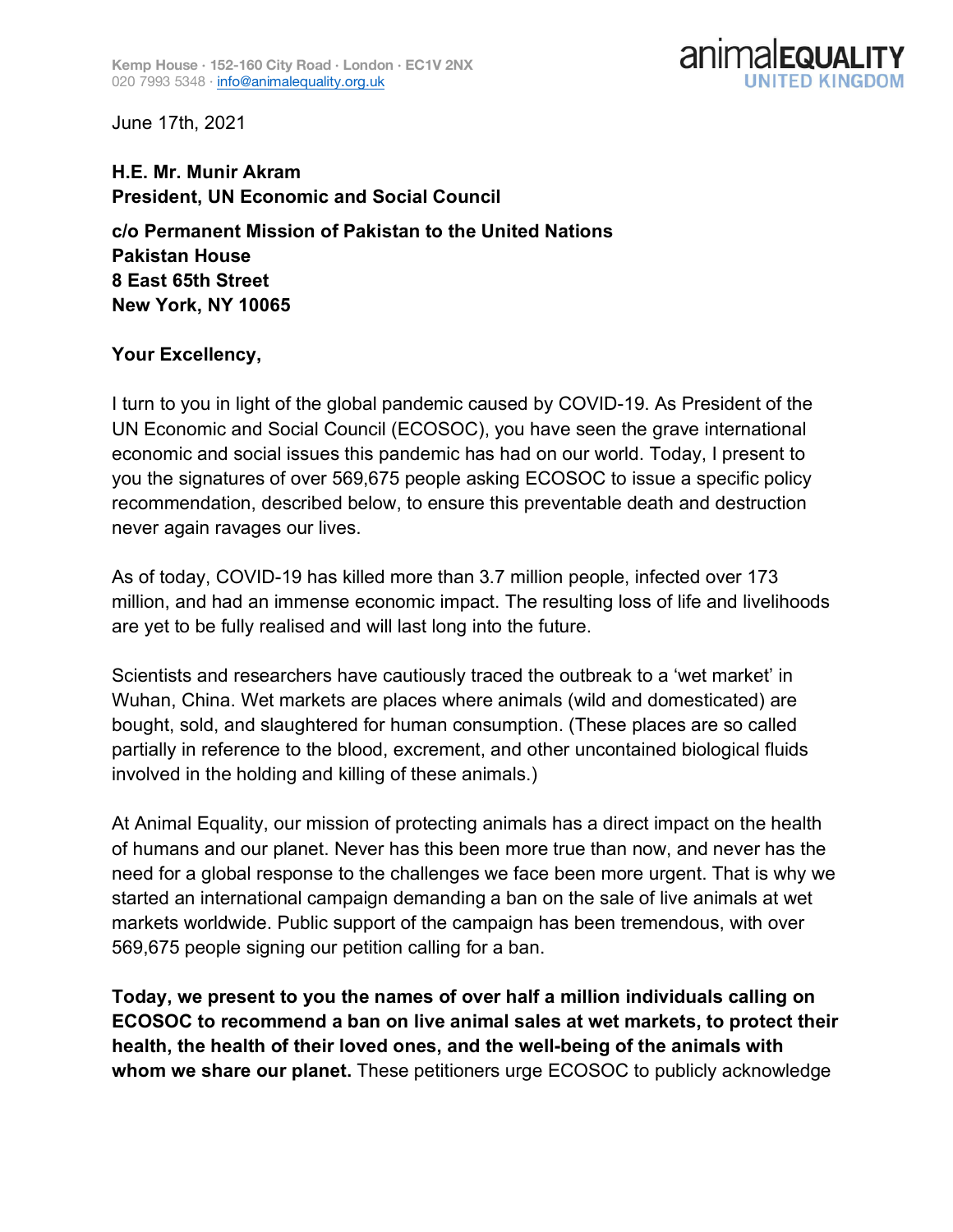

the risks live animal sales pose to global health and to urge UN Member States to restrict the sale of live animals in wet markets.

Other global leaders share our concerns. On 12 April 2021, the World Health Organisation (WHO), the World Organisation for Animal Health (OIE), and the UN Environment Programme (UNEP) released a guidance document<sup>1</sup> calling for an immediate suspension in the trade in live caught wild animals due to zoonotic disease concerns.

We urge ECOSOC to officially adopt this recommendation **and also extend it to include sales of** *domesticated* **animals,** *captive-bred* **wild animals, and wildcaught animals of** *all* **species (not just mammalian)**. The welfare of all animals sold at these markets is of great concern, and the next global pandemic could just as easily come from a bird as from a bat or a pangolin. During the human outbreak of avian influenza A (H5N1) in 1997, for instance, a visit to a retail poultry stall or a market selling live poultry in the week before onset of illness was significantly associated with the risk of becoming infected. As the WHO, OIE, and UNEP report stated, "Avian influenza viruses ... can be transmitted from infected animals to humans during handling and slaughter in the traditional market setting. **It is therefore important to limit, as far as possible, close contact between live animals, slaughtering operations and humans in such markets.**" 2

Sadly, COVID-19 is not an isolated incident – merely the most recent one. Like COVID-19 and H5N1, other disease outbreaks such as SARS have been scientifically linked to wet markets. Animals in these markets are packed into small cages or spaces, where the lower levels of the cages are inundated with the fluids and excrements of the upper ones. These markets are packed with people and animals and pose a severe threat to human health. Their closure is critical to avoid the proliferation of new pathogens that will inevitably make their way to humans due to the unsanitary conditions and poor health of the animals confined and killed there.

Dr. Anthony Fauci, Director of the National Institute of Allergy and Infectious Diseases, and Dr. Joseph Fair, Vice President and Director of Research and Development for Metabiota, are among the cadre of renowned scientists and virologists that have warned authorities of the public health dangers associated with the sale of live animals at wet markets.

https://www.who.int/publications/i/item/WHO-2019-nCoV-Food-safety-traditional-markets-2021.1 (jointly released by the WHO, OIE, and UNEP).

 <sup>1</sup> *Reducing public health risks associated with the sale of live wild animals of mammalian species in traditional food markets*, World Health Organization (12 April 2021),

<sup>2</sup> *ibid*., p. 3.